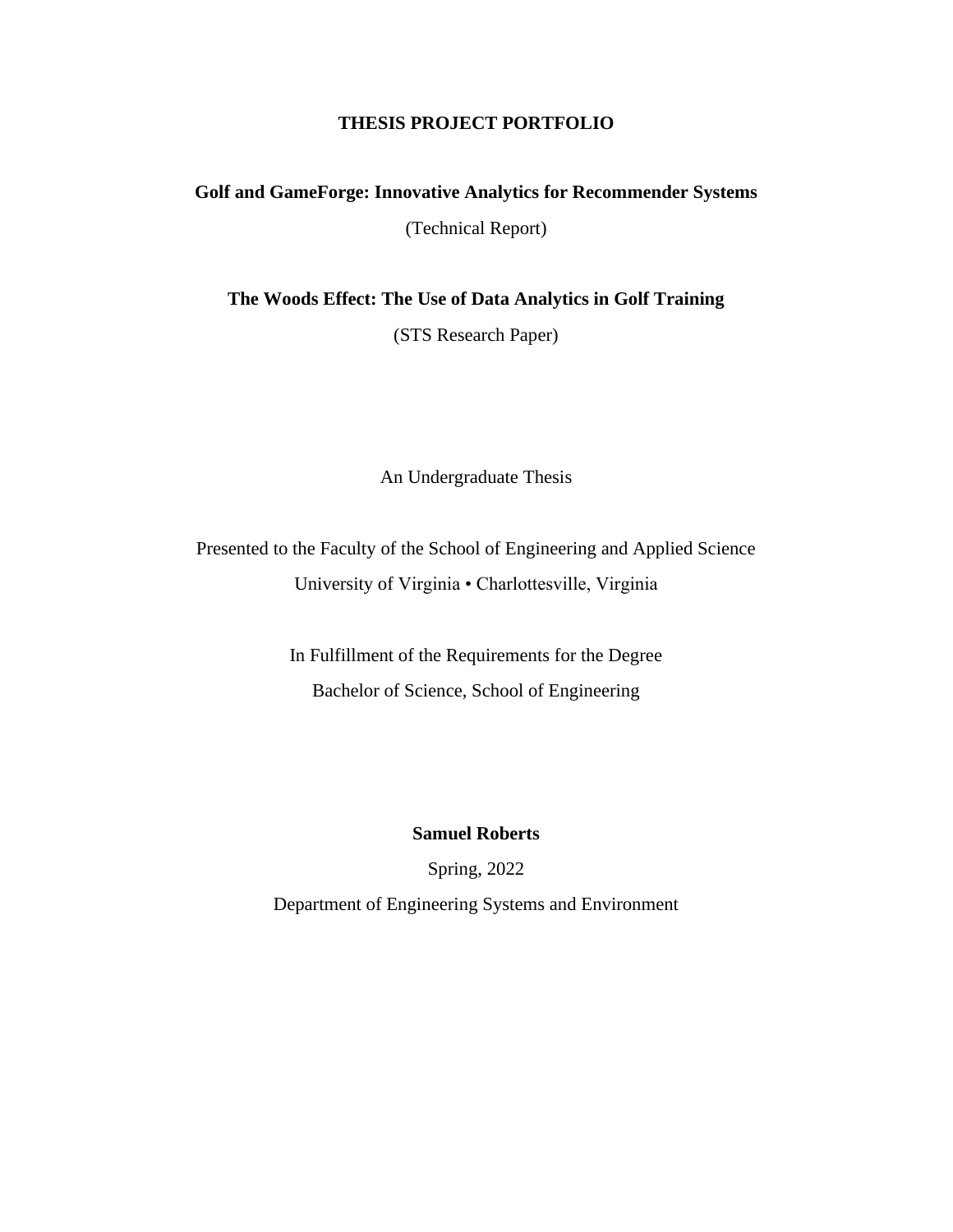### **TABLE OF CONTENTS**

#### SOCIOTECHNICAL SYNTHESIS

# GOLF AND GAMEFORGE: INNOVATIVE ANALYTICS FOR RECOMMENDER **SYSTEMS** with Rose Dennis, Zachary Kay, Rachel Kreitzer, Jerry Lu, Thomas Twomey, and Steven Wasserman

Technical advisor: William Scherer, Department of Engineering Systems and Environment

THE WOODS EFFECT: THE USE OF DATA ANALYTICS IN GOLF TRAINING STS advisor: Kent Wayland, Department of Engineering and Society

#### **PROSPECTUS**

Technical Advisor: William Scherer, Department of Engineering Systems and Environment; STS advisor: Hannah Rogers, Department of Engineering and Society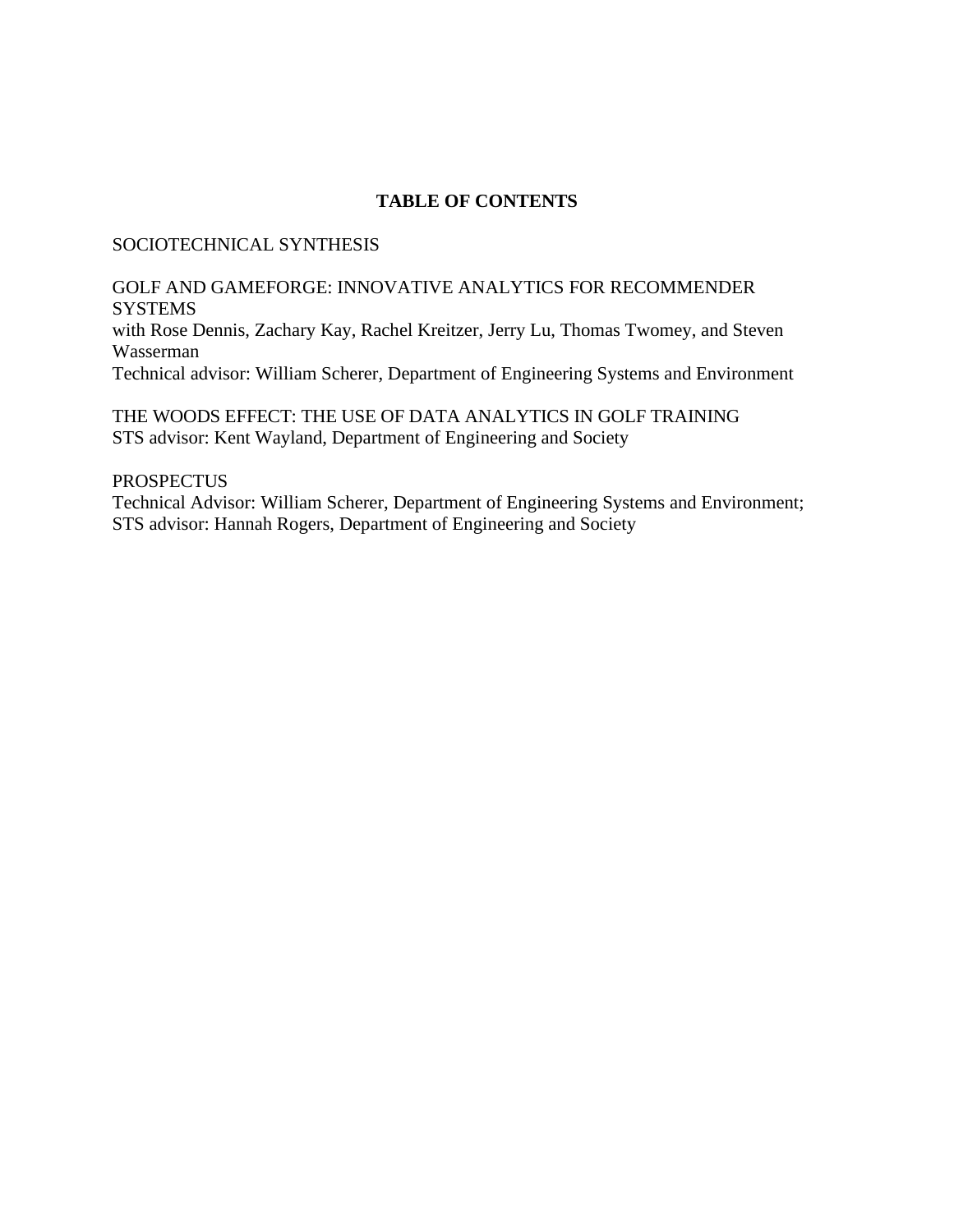The STS thesis and technical project can be centered around a fairly specialized topic: data analytics in golf. Over the last twenty years, there has been a growing interest within the sports world in developing advanced metrics for use in better identifying the best players and where specific individuals/teams could improve. Sports such as the MLB and NBA have openly embraced the sabermetric revolution, unlike golf, which is particularly resistant to change. Historically, the only number that has been important to golfers is the final score; lots of analysts and coaches rely on qualitative factors such as "the eye test" over raw data. However, golfers who embrace advanced analytics could use it as an extra way to get an edge on competitors who may not be as open to this idea.

The STS thesis looks at how PGA Tour professionals may or may not use existing advanced analytics in order to better their games. Since Tiger Woods' entrance into the golf world and subsequent dominance, the ultimate goal for most players has been to replicate his mastery of the sport. In order to do this, most golfers have become focused on getting into great shape in order to hit the ball as far as they can. The thesis uses the technological momentum theory to illustrate that players have become too enthralled with maximizing their driving distance, even as modern statistics like strokes gained have shown that putting is actually the most important aspect for success in the PGA Tour today. A player who spent their time practicing their skill on the green instead of single-mindedly concentrating on weightlifting could get a competitive advantage on the rest of the field on the PGA Tour.

The technical project attempts to come up with new ways to measure and rank the performance of high school and college players of both sexes. The UVA Capstone team partnered with GameForge, a golf analytics firm, in order to get a better understanding of which junior golf players were truly better than the field. During the duration of the project, three